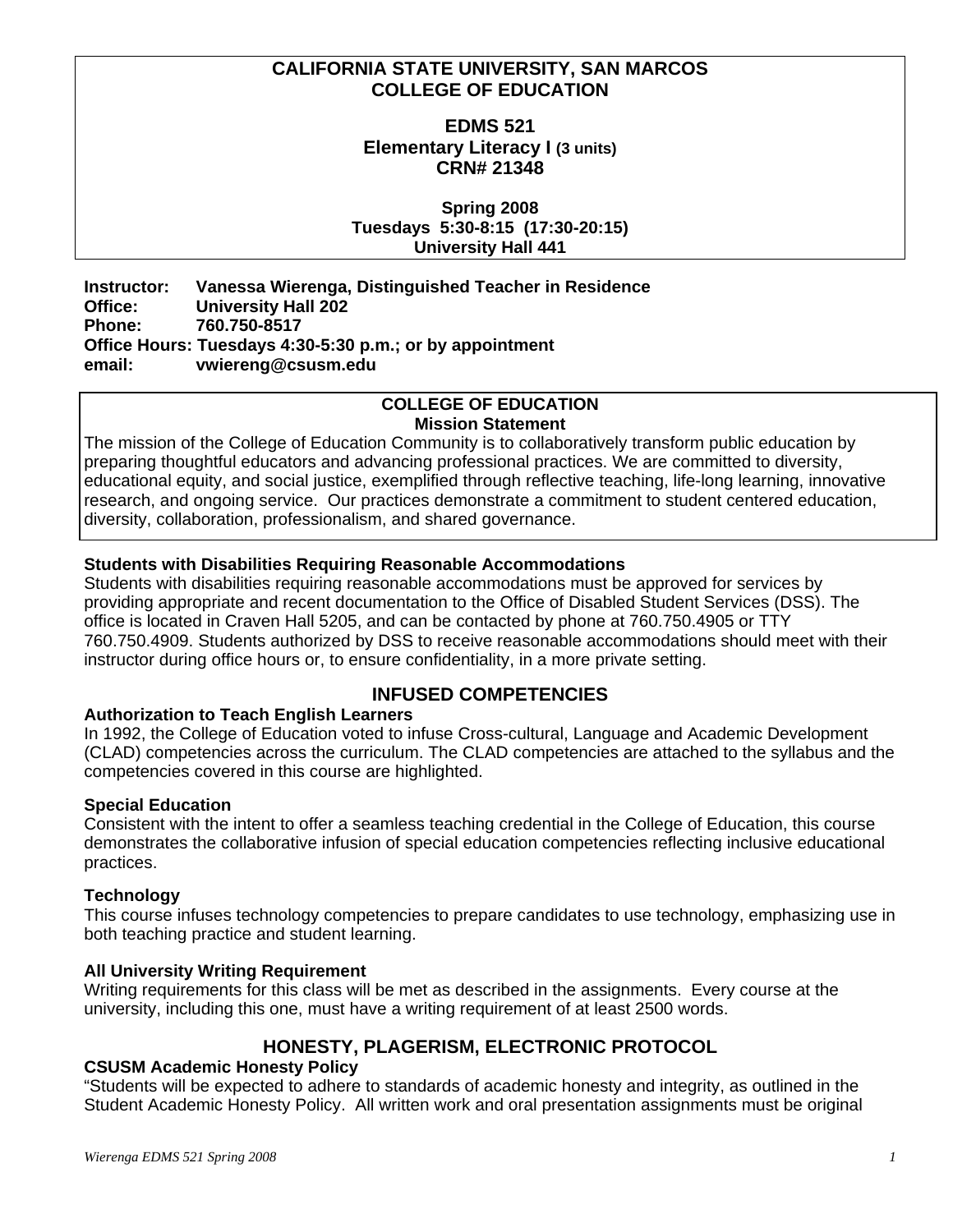work. All ideas or materials borrowed from other sources must have appropriate references to the original sources. Any quoted material should give credit to the source and be punctuated with quotation marks.

Students are responsible for honest completion of their work including examinations. There will be no tolerance for infractions. If you believe there has been an infraction by someone in the class, please bring it to the instructor's attention. The instructor reserves the right to discipline any student for academic dishonesty in accordance with the general rules and regulations of the university. Disciplinary action may include the lowering of grades and/or the assignment of a failing grade for an exam, assignment, or the class as a whole."

Incidents of Academic Dishonesty will be reported to the Dean of Students. Sanctions at the University level may include suspension or expulsion from the University.

## **Plagiarism**

As an educator, it is expected that each student will do his/her own work, and contribute equally to group projects and processes. Plagiarism or cheating is unacceptable under any circumstances. If you are in doubt about whether your work is paraphrased or plagiarized see the Plagiarism Prevention for Students website http://library.csusm.edu/plagiarism/index.html. If there are questions about academic honesty, please consult the University catalog.

#### **Electronic Communication Protocol**

Electronic correspondence is a part of professional interactions. If you need to contact me, e-mail is often the easiest way to do so at bingalls@csusm.edu. Please be reminded that e-mail and on-line discussions are a very specific form of communication, with their own nuances and etiquette. For instance, electronic messages sent in all upper case (or lower case) letters, major typos, or slang, often communicate more than the sender originally intended. With that said, please be mindful of all e-mail and on-line discussion messages you send to your colleagues, to faculty members in the College of Education, or to persons within the greater educational community. All electronic messages should be crafted with professionalism and care.

Things to consider:

- Would I say in person what this electronic message specifically says?
- How could this message be misconstrued?
- Does this message represent my highest self?
- Am I sending this electronic message to avoid a face-to-face conversation?

In addition, if there is ever a concern with an electronic message sent to you, please talk with the author in person in order to correct any confusion.

## **PREREQUISITE: Acceptance into the CSUSM College of Education**

## **COURSE DESCRIPTION**

The primary aim of this course is for students to develop an understanding of the theory, methodology and assessment of English language arts and second language learning in integrated and inclusive elementary and middle school classrooms.

#### **California Teaching Commission Standards Alignment**

The course objectives, assignments, and assessments have been aligned with the CTC standards for Multiple Subjects Credential. You will incorporate artifacts from this class into your final comprehensive portfolio. The following are the primary emphasis of this course:

Standard 3-Relationship between theory and practice

Standard 4-Pedagogical thought and reflective practice

Standard 5-Equity, Diversity, & Access to the Core Curriculum

Standard 7-Equity, Preparation to Teach Reading Language Arts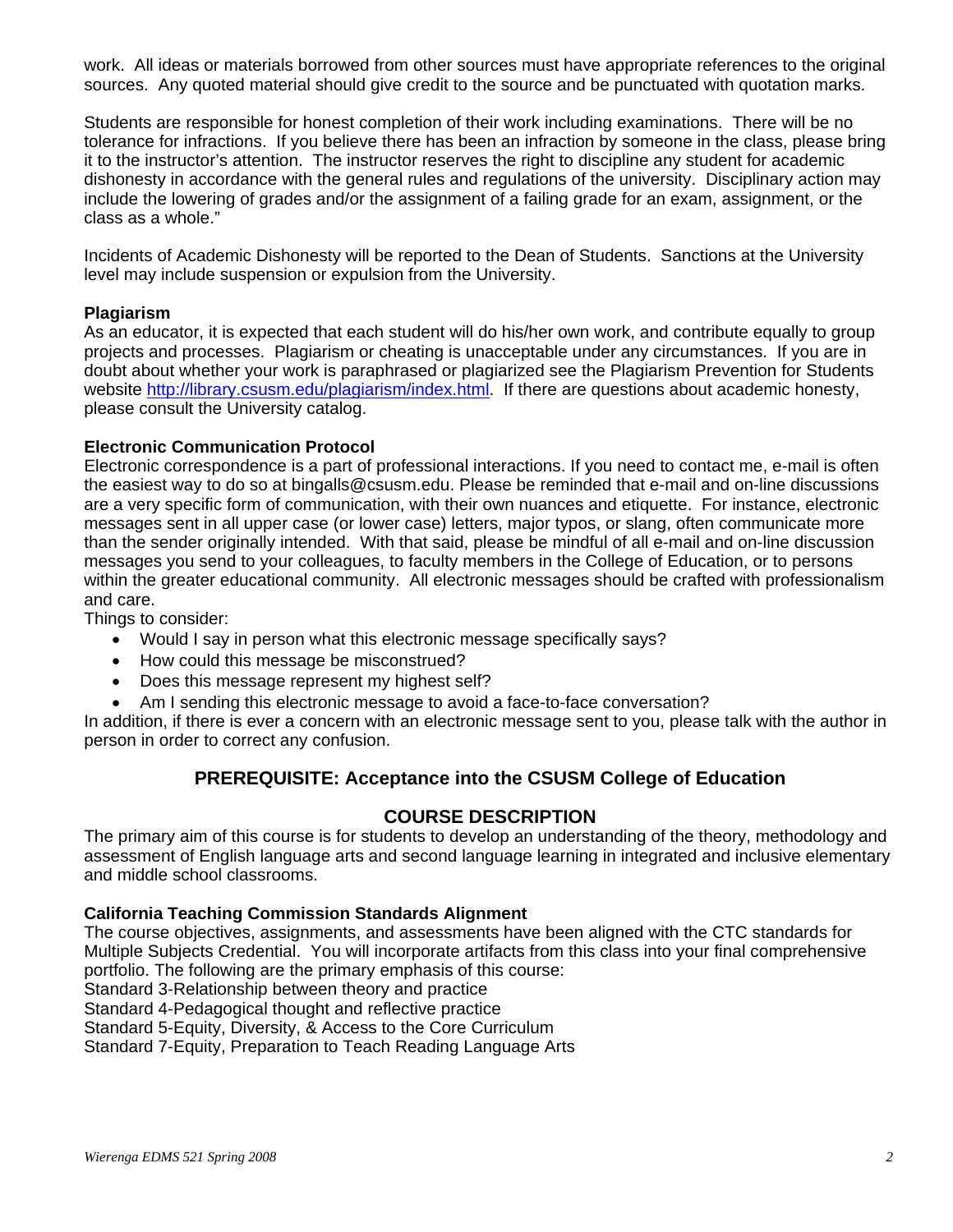## **STUDENT LEARNING OUTCOMES**

## **Teacher Performance Expectation (TPE) Competencies**

Teacher Performance Expectations are standards for student teachers. This course is designed to help teachers seeking the Multiple Subjects Credential to develop the skills, knowledge, and attitudes necessary to assist schools and districts implement effective programs for all students. The successful candidate will be able to merge theory and practice in order to realize a comprehensive and extensive educational program for all students. The following TPE's are the primary emphasis of this course:

TPE IA-Subject Specific Pedagogical Skills for Multiple Subject Teaching (field observations) TPE 4-Making Content Accessible (reading strategy lessons)

## **OBJECTIVES**

## **Knowledge**

Students will:

- gain an understanding of how a first and second language is acquired.
- gain an understanding of the reading process and its relationship to thought, language and learning.
- gain an understanding of how people learn to read and write in their first and second language
- become familiar with current approaches to the teaching of reading and writing and the theoretical bases of such approaches.
- become familiar with current approaches to the teaching of reading and writing in culturally and linguistically diverse elementary school classrooms
- become familiar with classroom diagnostic techniques and evaluation procedures.
- become familiar with current approaches to the teaching of reading and writing to children with special learning needs

#### **Skills**

Students will:

- become sensitive observers of children's language using behaviors.
- analyze children's reading and writing behavior as a basis for making instructional decisions
- translate the results of formal and informal assessment of children's reading and writing behaviors into instructional plans
- develop the ability to select appropriate materials and instructional strategies to meet the individual needs of students
- learn how to organize the classroom for teaching reading and writing to culturally and linguistically diverse populations.

## **Attitudes and Values**

Students will:

- develop an appreciation for the natural language abilities children possess for processing and producing print
- develop an appreciation for the need and value of integrating reading and writing into all areas of the curriculum
- affirm the importance of a rich environment for developing an effective language arts program.
- develop a sensitivity to and appreciation for culturally and linguistically diverse learners.
- develop a sensitivity to and appreciation for children with special learning needs
- develop an appreciation for the importance of reading and writing for their own personal and professional growth
- develop a respect for each student, his/her abilities and background and the student's right to instruction that meets his or her individual needs.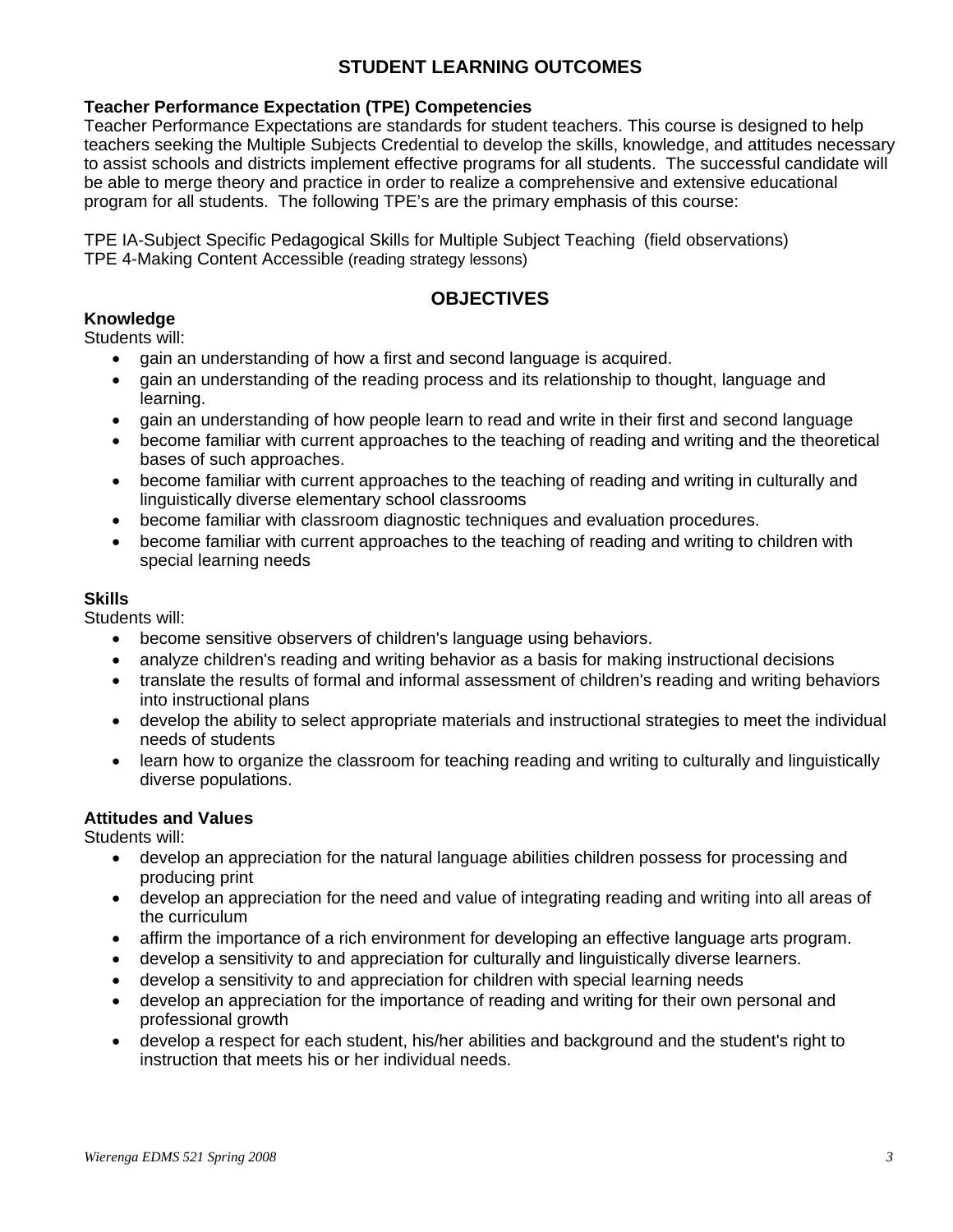## **REQUIRED TEXTS**

(Bring to class each meeting.)

- Johns, J. (2000). *Basic Reading Inventory: Pre-primer through Grade Twelve and Early Literacy Assessments. 9th Edition.* Kendall-Hunt.
- Tompkins, G. E. (2006). *Literacy for the 21st Century: A Balanced Approach. 4th Edition*. Prentice Hall.
- Zarrillo, J. J. (2002). *Ready for RICA: A test preparation guide for California's Reading Instruction Competence Assessment.* Merrill Prentice Hall.(packaged as one).

## **COURSE REQUIREMENTS**

## 9 **FIELD OBSERVATIONS (10 points)**

## Overview:

Field Observations show you have observed specific literacy strategies in the classroom; these strategies are related to RICA areas. Here is a list of RICA areas and the chapter in *Ready for RICA* in which you can read about them. In your Field Observations, show you have observed six (6) of the (9) topics listed.

| <b>EDMS 521</b>                                                |
|----------------------------------------------------------------|
| Ongoing assessment (Chapter 1)                                 |
| Planning, organizing, managing reading instruction (Chapter 2) |
| Phonemic Awareness (Chapter 3)                                 |
| Concepts about Print (Chapter 4)                               |
| Phonics Instruction (Chapter 5)                                |
| Spelling Instruction (Chapter 6)                               |
| Reading Comprehension - Narrative (Chapter 7)                  |
| Vocabulary Development (Chapter12)                             |
| Structure of the English Language (Chapter 13)                 |

## What To Do:

Below, see the Field Observation form; save it to your word processing program. Field Observations are typed on a word processor so that they can later be submitted electronically to Web CT 6 and to your TaskStream electronic portfolio.

Observe classrooms. In each Field Observation, write observations of lessons related to balanced literacy and the RICA content areas taught in EDMS 521. Write observations of the teacher and students in the "Activity" section and explain how each activity relates to a RICA area next to it. It is possible to observe more than one RICA topic in one observation.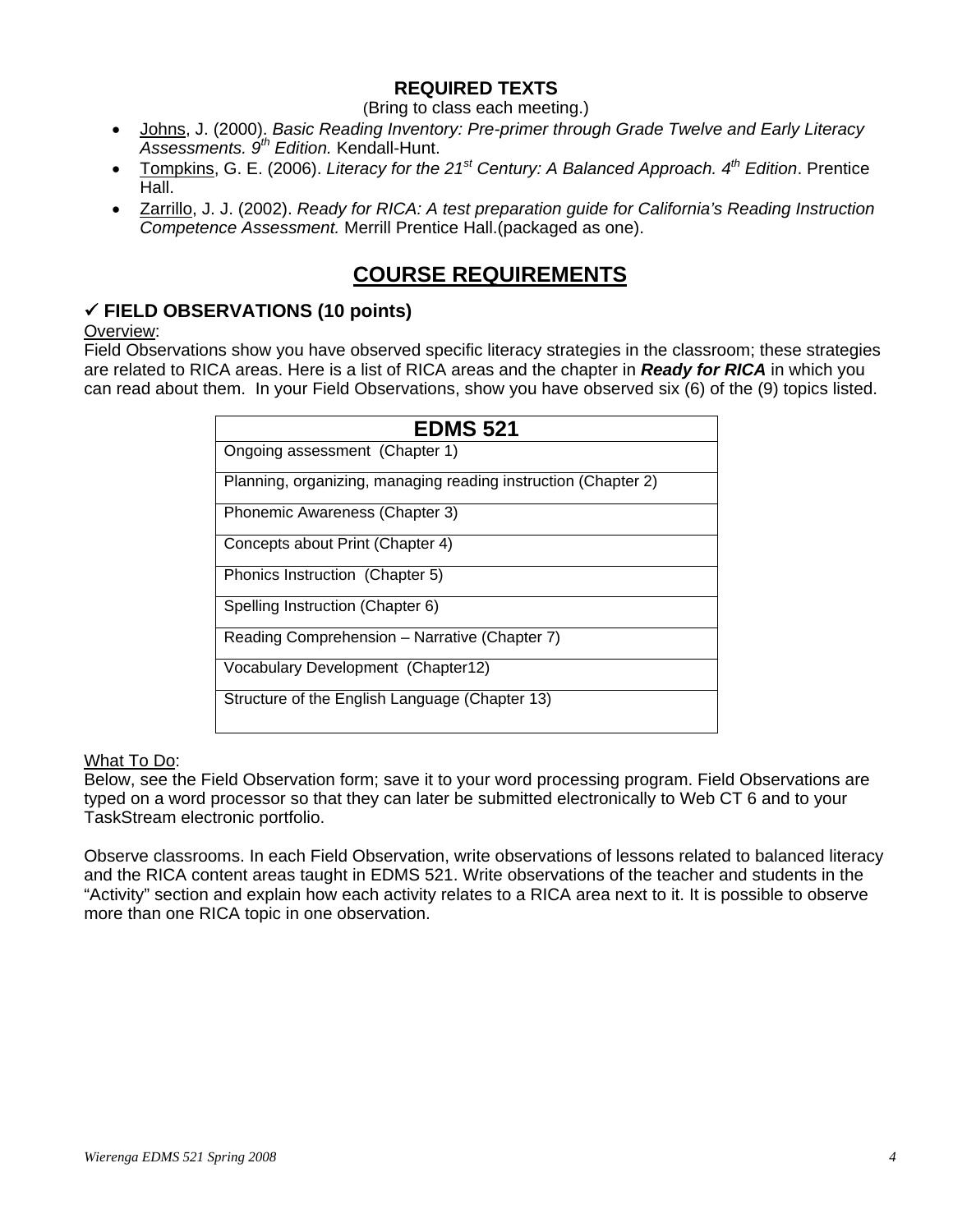## **Use this format when completing each observation (copy & paste in word processing document):**

| Your Name:                      |                                                                          |
|---------------------------------|--------------------------------------------------------------------------|
| <b>Student's First Name:</b>    |                                                                          |
| Topic of Lesson:                |                                                                          |
| Date/Time:                      |                                                                          |
| Place (school/grade/classroom): |                                                                          |
| RICA Area(s) Observed           |                                                                          |
| Activity<br>$\bullet$           | To what RICA area does<br>$\bullet$<br>this activity relate?<br>Explain. |

## **CHECKLIST (Field Observations)**

1. \_\_\_\_\_ I have Field Observations related to six (6) topic areas found in *Ready for Rica*. RICA topics were:

| <b>OBSERVATION NUMBER</b>                                                                                      | <b>RICA TOPIC</b> |
|----------------------------------------------------------------------------------------------------------------|-------------------|
| a. In the set of the set of the set of the set of the set of the set of the set of the set of the set of the s |                   |
| b. a                                                                                                           |                   |
| $\mathbf{C}$ .                                                                                                 |                   |
| d.                                                                                                             |                   |
| e. In the set                                                                                                  |                   |
|                                                                                                                |                   |

2. \_\_\_\_\_ I used the Field Observation form provided and word-processed them.

3. \_\_\_\_\_ I recorded observations in the "Activity" section and explained how they related to a RICA area.

4. \_\_\_\_\_ Each was thoughtful and thorough, ready to be posted to TaskStream.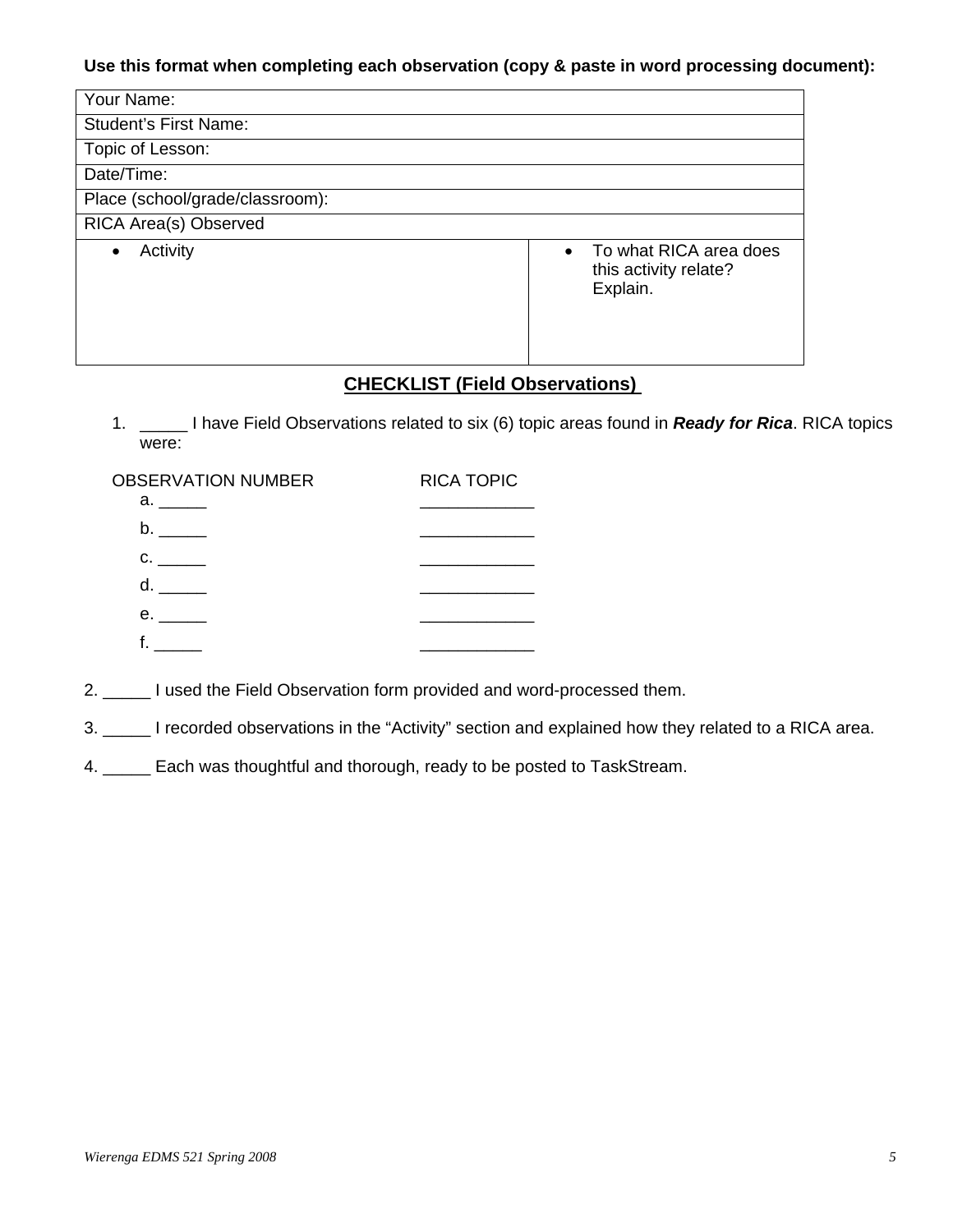## 9 **READING STRATEGY LESSON PLAN (20 points)**

#### Overview:

In pairs, write and present a READING strategy lesson plan of no more than 15 minutes. Make it *active, interesting, meaningful and accessible* to diverse students. It can be a mini-lesson, direct instruction, inquiry, or any format you choose. Choose a reading standard for your grade level to guide your objectives. Sample lessons might include:

- Monitoring Reading or Comprehension
- Content area reading
- Phonics or Phonemic Awareness
- Organizing information while you read
- Relating what you are reading to what you already know
- Finding the main idea of a story
- Identifying patterns in a text
- Using graphic organizers for comprehension

## **What To Do:**

**MY STUDENTS**: Provide this information about your learners and lesson.

- Facts About Learners: Who are your students and how do they learn?
- Reading Strategy: What is the name of the reading strategy you plan to teach?
- Lesson Related Language Arts Reading Standard(s): See the California Department of Education Web Site (K-12)
- Lesson Objective(s): What you want students to be able to know and do?
- Lesson Assessment: Assessment should be directly related to lesson objectives.

**INTO:** Prior to the lesson, create conditions needed for all students to fully participate in the lesson. The INTO must include:

- Plans to motivate and engage the students in the lesson topic and objectives
- Plans to connect to students' experience, culture, and language
- Plans to make students aware of prior knowledge and experience relevant to topic
- Plans to build background knowledge needed to be successful in the lesson
- Plans to introduce key vocabulary

**THROUGH:** During the lesson, instruction must provide multiple and varied opportunities to learn the objectives. The THROUGH portion of lesson plan must include:

- Plans for how you assess students' comprehension of content and procedures and how you assess students' developing performance of key concepts and skills.
- Plans for explicit SDAIE instruction of the key concepts and skills incorporating modeling and student interaction
	- o Your modeling must reach a variety of learning modalities and intelligences.
	- o Use of a graphic organizer is recommended.
- Plans for shared instruction involving students in the key concepts and skill by following the teacher's lead.
	- o When leading the shared experience, provide visual and vocal points of reference to ensure all students can follow you.
	- o When taking turns with students, plan to deal with errors in student performance in constructive, positive, encouraging and motivational ways.
- Plans for guided instruction in which the teacher provides students hands-on activities for students to work with each other to practice key concepts and skills.
	- o When guiding students' practice, plan to deal with errors in student performance in constructive, positive, encouraging and motivational ways.
	- $\circ$  Describe the hands-on activity in detail and how your students will be grouped while practicing.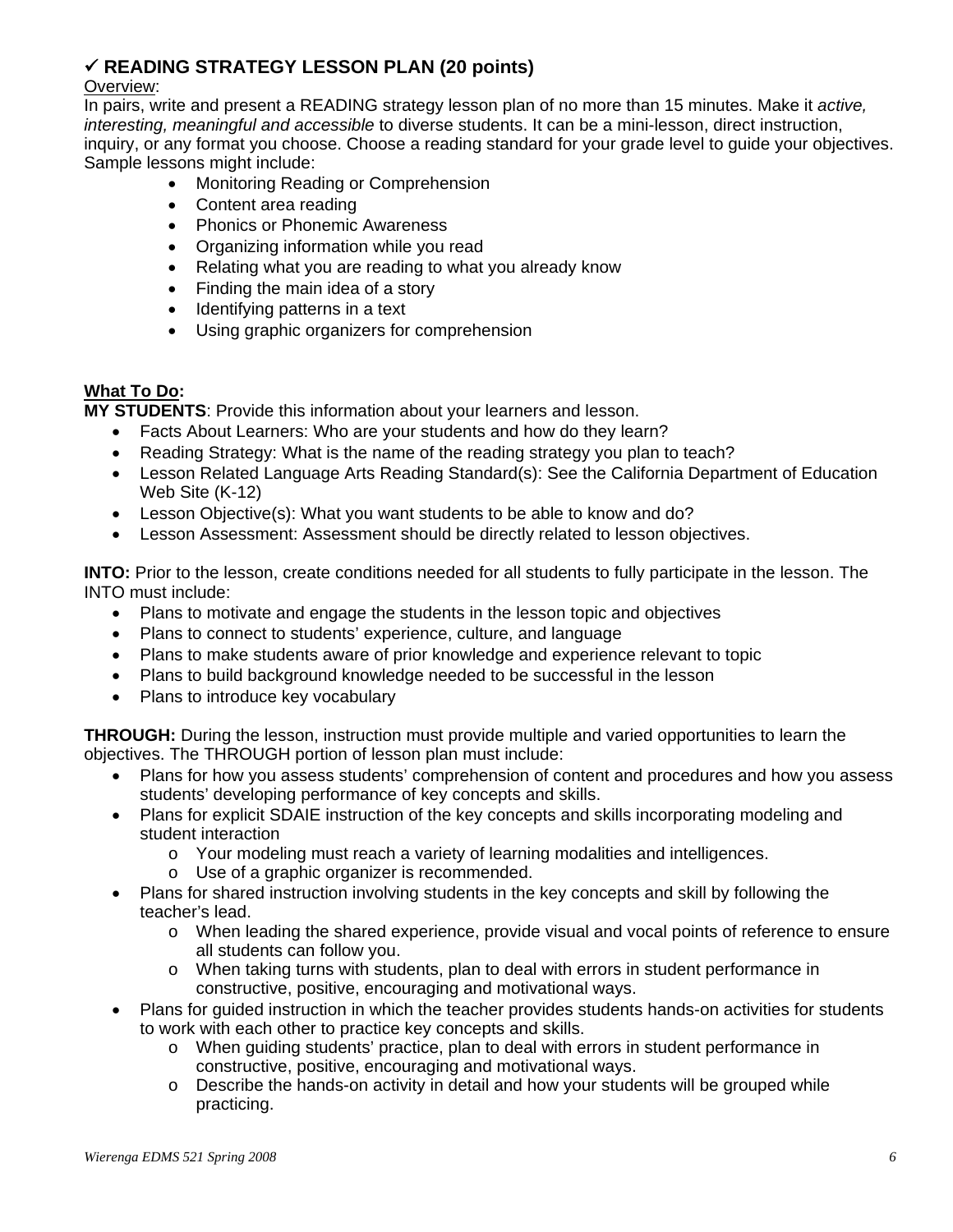**BEYOND:** After the lesson, give students opportunities to review and apply key concepts and skills learned. BEYOND includes:

- Plans to review the lesson concepts and skills immediately after the lesson and also in the following days/weeks.
	- $\circ$  Opportunities for review should include a variety of modalities and intelligences.
- Plans to apply the key concepts and skill students learned in the lesson to other learning tasks.
	- o Opportunities for application should include a variety of modalities and intelligences.

## **CHECKLIST (Reading Strategy Lesson Plan)**

**1. \_\_\_\_\_** I used an appropriate writing strategy and the California Department of Education's standards for the appropriate grade level and cited them.

2. \_\_\_\_\_ I INTRODUCED my students and writing strategy at the beginning of my plan.

3.\_\_\_\_\_ My plan was active, meaningful, and accessible to all learners.

| <b>INTO</b> was when |  |
|----------------------|--|
| THROUGH was when     |  |
| BEYOND was when      |  |

4. \_\_\_\_\_ It was word-processed and thoughtful, ready to post to TaskStream.

## 9 **EMERGENT READER MINI-CASE STUDY (34 points)**

## Overview:

To gain professional experience in reading assessment and remediation, gather and analyze data about an emergent reader using emergent reader assessments. Write a 4-page paper to turn in to WebCT, and bring a hard copy to class to share in a round table discussion.

## What To Do:

## *Assess:*

Choose a child between the ages of  $3.5 - 6$  years of age who is NOT yet a reader.

- 1. Title the first page: **EMERGENT READER MINI-CASE STUDY**, and write a paragraph introducing the child using a pseudonym. Use the Johns text, part 3, "Early Literacy Assessments" to conduct the emergent reader assessments. Record the scores on the record booklet for each assessment. Place these in an appendix to be handed in with the paper. The 5 emergent reader assessments you will conduct are listed below:
- **Alphabet Knowledge** (Johns 463) (Previous John's Edition 309-311)
- **Writing** (Johns 465) (Previous John's Edition 314-317)
- **Literacy knowledge Concepts About Print** (Johns 466) (Previous John's Edition 313)
- **Phoneme Segmentation** (Johns 488) (Previous John's Edition 322)
- **Auditory Discrimination** (Johns 486)

## *Analyze:*

Use the Profile of an Emergent Reader and the Qualitative Analysis of Early Literacy Assessment Insights forms found in Johns 496 and 497 (Previous John's Edition 330 and 331) to help you analyze the data from the assessments.

2. Title the second page, **DATA ANALYSIS GRID**. All data will be entered on a grid and data analyzed. Your grid will look like this:

| <b>Assessments</b>  | What I learned from the |  | Strengths (+) and/or Areas of |
|---------------------|-------------------------|--|-------------------------------|
| <b>Administered</b> | assessment data.        |  | Need $(-)$                    |
|                     |                         |  |                               |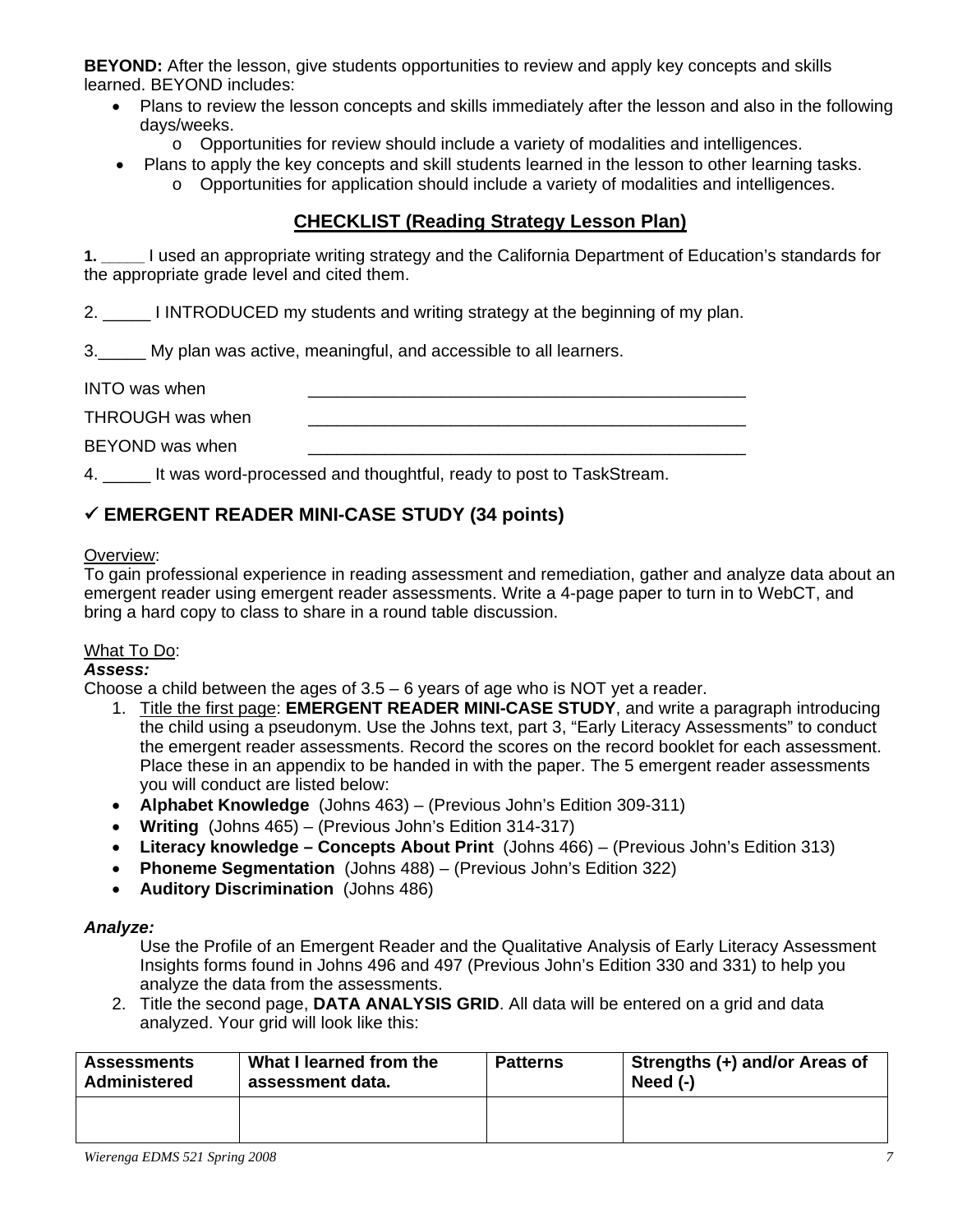- 3. Title the third page, **EMERGENT READER STRENGTHS**, and write a page describing the child's strengths as an emergent reader.
- 4. Title the fourth page, **EMERGENT READER NEEDS**, and write a page describing the child's areas of need as an emergent reader.

#### *Recommend***:**

Pick one of the needs you described on page four. Using class readings, search for ONE appropriate instructional strategy that could help the child develop as a reader. The instructional strategy you recommend MUST be *research-based, specific, address the identified need, and utilize the student's strengths*. Cite your source, i.e. Tomlinson or Zarrillo.

- 5. Title the fifth page: **INSTRUCTIONAL STRATEGY,** and write a page describing the instructional strategy and explaining why you think it would help the child progress. Use the grid below for ideas.
- 6. **Appendix**: Include a hard copy of the Appendix with your case study (this must be turned into your instructor along with your case study pages 1-5). Your appendix includes all assessment forms and records that you used to conduct the Reader Mini-Case Study.

| Opening sentence                                                       | have decided to develop recommendations to address the<br>student's literacy need of                                        |
|------------------------------------------------------------------------|-----------------------------------------------------------------------------------------------------------------------------|
| Topic sentence                                                         | The one specific recommendation that I have is the research-<br>based instructional strategy of                             |
| Describe the strategy                                                  | The way this instructional strategy works is                                                                                |
| Explain how it helps                                                   | This instructional strategy will help the student improve by<br>This instructional strategy taps the student's strengths by |
| Overall conclusions about<br>how you hope to see the<br>child improve. | Overall, I recommend that this instructional strategy be used<br>because I believe that the emergent reader will            |

## **CHECKLIST (Emergent Reader Mini-Case Study)**

1. \_\_\_\_\_ I entitled the first page **EMERGENT READER MINI-CASE STUDY**, introduced the reader, and applied all five (5) Johns assessments.

2. \_\_\_\_\_ I attached assessments to the back of my Mini-Case Study as an **Appendix**.

3. \_\_\_\_\_ I analyzed the data. I entitled the second page **DATA ANALYSIS GRID** and completed all sections, the third page **EMERGENT READER STRENGTHS**, and the fourth page **EMERGENT READER NEEDS.** 

4. \_\_\_\_\_ I made a recommendation based upon student need and strengths; I entitled the fifth page, **INSTRUCTIONAL STRATEGY** and cited a reference.

5. \_\_\_\_\_ My Mini-Case Study is thoughtful and professional, ready to post to TaskStream.

## 9 **RICA GRIDS (Study Sheets) (5 grids = 3 points each)**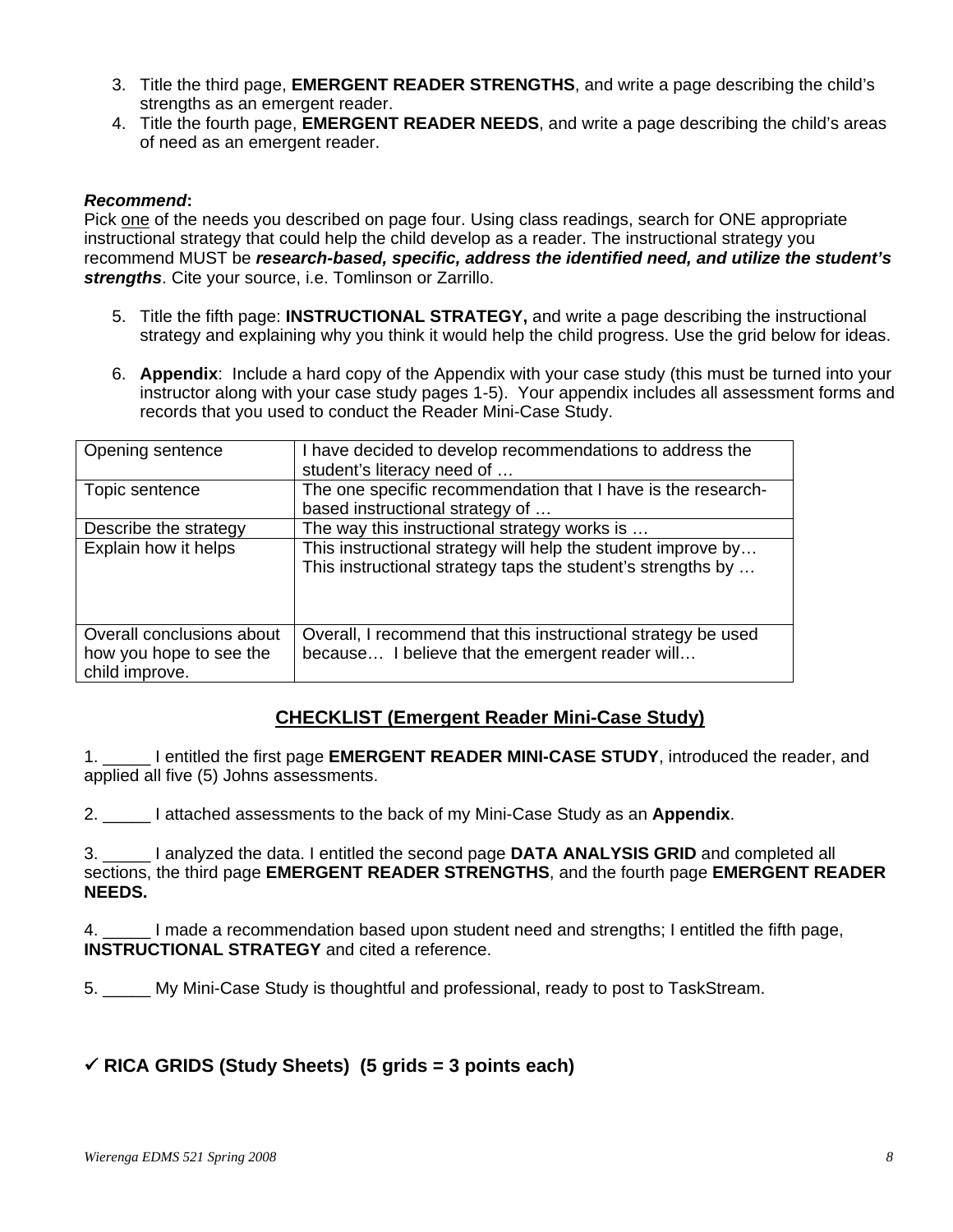## Overview:

These assignments show that you have done important readings for this course. They also provide you two things: a way to synthesize what you've read, and study aides for the RICA.

What To Do:

Complete the readings in *Ready for RICA* **(see course schedule)**; create a RICA Grid for five (5) of the RICA areas about which you've read. RICA Grids include information on:

(a.) the content area,

(b.) ways of assessing knowledge of the content,

(c.) ways to teach it, and

(d.) accommodations.

Course readings will give you most of what you need, but Dr. Alice Quiocho's web site can also serve as a resource. The address is: http://www.csusm.edu/Quiocho. Click on "reading instruction portfolio." See section on accommodations for ideas on ways to support learners with special needs and second language learners. See **www.ed.gov/free/** for free Educational Materials.

## **CHECKLIST (RICA GRIDS/STUDY SHEETS)**

1. \_\_\_\_\_ I selected five (5) of the RICA areas found in class readings (*Ready for RICA*).

2. \_\_\_\_\_ I copied the format for the RICA Grid (vertical or horizontal).

3. \_\_\_\_\_ I used course readings and the websites cited here to complete the five grids.

4. \_\_\_\_\_ My RICA Grids show I've completed the readings and am preparing for the RICA.

## **FOLLOW THIS FORMAT FOR RICA GRIDS:**

RICA Analysis Sheet (SAMPLE)

| <b>Component</b>                                                                                                                                                    | <b>How to Assess</b>                                                                                                                                                                                                                                                                                                                                                                                                                                                                                                                                                                                     | How to Teach it                                                                                                                                                                                                                                                                                                                                                                                                                                                                                                                                                                                                                                                               | <b>Accommodations</b>                                                                                                                                                                                                                                                                                                                                                                                                                                                                                                                                                                                                                                                                             |
|---------------------------------------------------------------------------------------------------------------------------------------------------------------------|----------------------------------------------------------------------------------------------------------------------------------------------------------------------------------------------------------------------------------------------------------------------------------------------------------------------------------------------------------------------------------------------------------------------------------------------------------------------------------------------------------------------------------------------------------------------------------------------------------|-------------------------------------------------------------------------------------------------------------------------------------------------------------------------------------------------------------------------------------------------------------------------------------------------------------------------------------------------------------------------------------------------------------------------------------------------------------------------------------------------------------------------------------------------------------------------------------------------------------------------------------------------------------------------------|---------------------------------------------------------------------------------------------------------------------------------------------------------------------------------------------------------------------------------------------------------------------------------------------------------------------------------------------------------------------------------------------------------------------------------------------------------------------------------------------------------------------------------------------------------------------------------------------------------------------------------------------------------------------------------------------------|
|                                                                                                                                                                     |                                                                                                                                                                                                                                                                                                                                                                                                                                                                                                                                                                                                          | (Strategies)                                                                                                                                                                                                                                                                                                                                                                                                                                                                                                                                                                                                                                                                  |                                                                                                                                                                                                                                                                                                                                                                                                                                                                                                                                                                                                                                                                                                   |
| Phonemic<br>Awareness is the<br>conscious<br>awareness of<br>words are made<br>up of individual<br>sounds-it is the<br>awareness of the<br>sounds of a<br>language. | Phonemic awareness is<br>assessed by finding out whether<br>or not the student is capable of<br>manipulating the language. For<br>example;<br>I would ask a student to<br>$\bullet$<br>pick out the first sound or<br>last sound of a word,<br>I would ask the student to<br>$\bullet$<br>identify, pronounce and<br>blend sounds or a segment<br>of a word,<br>I would ask students to<br>$\bullet$<br>identify sentences, words,<br>or sounds to see if they are<br>aware of the structure of a<br>sentence.<br><b>Assessment Tools</b><br>1.) The Yopp-Singer Test of<br><b>Phonemic Segmentation</b> | These are strategies that can<br>be used to teach ELL and<br>non-ELL students phonetic<br>awareness.<br>Involve students in<br>$\bullet$<br>poetry, rhymes and<br>songs of all types,<br>Use a chant to clap<br>$\bullet$<br>syllables in students'<br>names.<br>Sort known objects or<br>$\bullet$<br>pictures into groups of<br>similar sounds (Realia<br>Cans),<br>Play a guessing game<br>$\bullet$<br>using picture cards and<br>help the children to put<br>together blends to make<br>their guess,<br>Sing songs that allow<br>$\bullet$<br>children to replace<br>sounds with other<br>sounds, even to make<br>nonsense words,<br>Read to your students.<br>$\bullet$ | For children with special<br>needs I would use these<br>strategies,<br>Specific skills<br>instruction alongside a<br>basal reading program.<br>I would ask students<br>what sounds they hear<br>in certain words or<br>what word would make<br>sense in an empty<br>space within a<br>sentence. This<br>strategy would allow<br>me to assess student<br>progress.<br>Great children's<br>٠<br>literature books<br>including, nursery<br>rhymes, alliterative<br>books, picture books,<br>rhyming books,<br>repetitive pattern<br>books, Dr. Seuss<br>books, and alphabet<br>books with word-<br>picture formats,<br>Rhymes, chants, finger<br>٠<br>rhymes, manipulatives,<br>games, role-playing, |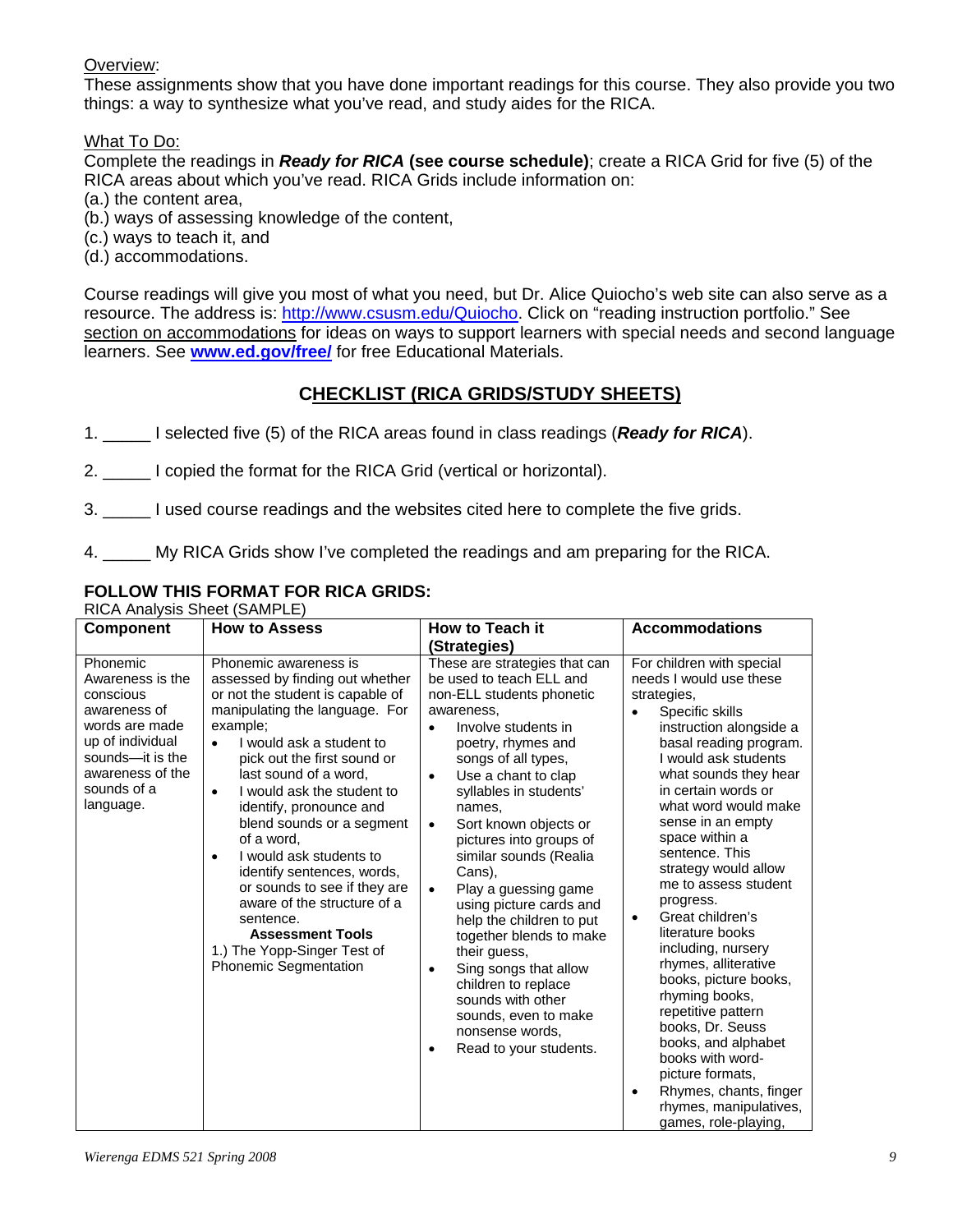|  | ٠ | Writing journals and<br>quick writes<br>(encourage invented<br>spelling!),                   |
|--|---|----------------------------------------------------------------------------------------------|
|  | ٠ | Provide a print-rich<br>environment including<br>the use of Word Walls,                      |
|  |   | Rebus activities- when<br>you replace a noun in<br>a sentence with a<br>picture of the noun. |
|  |   | The student can then<br>replace the picture with<br>an invented spelling of                  |
|  |   | the word                                                                                     |

## 9 **REFLECTIONS: Teacher Performance Expectations (5 points each)**

Overview:

EDMS 521 requires you address TPE 1A and 4 for your TaskStream electronic portfolio. To do this: a. Complete Field Observations and the Reading Strategy Lesson Plan. These serve as artifacts -

evidence – to prove you have met the standards (TPE's).

b. Write "Reflections" describing how your work is evidence of completing TPE's. Reflections are described below.

c. Assigned TPE artifacts and Reflections must be submitted, responded to, and archived via TaskStream. The table below lists the TPE's and artifacts for 521 and 522.

## *PLEASE NOTE: Credit for TPE Reflections is earned only after the TPEs are posted.*

| <b>CLASS</b>    | TPE.                  | <b>ARTIFACT</b>                     |
|-----------------|-----------------------|-------------------------------------|
| <b>EDMS 521</b> | 1A                    | <b>Field Observations</b>           |
|                 | $\boldsymbol{\Delta}$ |                                     |
|                 |                       | <b>Reading Strategy Lesson Plan</b> |

## What To Do:

Your TPE "Reflections" should follow the format described below.

Paragraph 1: This is a descriptive paragraph. Describe the TPE in your own words. This is NOT a huge paragraph, it is more of a "summary in my own words"

Paragraph 2: This is an analysis/explanation paragraph. Analyze the artifact describing how it demonstrates your understanding of the TPE. Make explicit links between the artifact and the TPE.

Paragraph 3: This is a reflective paragraph. Please reflect on the "big picture," why this TPE is important to you as a teacher and to your students as learners.

The following link will take you to the CSUSM COE website where you find help creating your electronic portfolio and information on the required elements: http://lynx.csusm.edu/coe/eportfolio/index.asp The TaskStream home page link is where you register for TaskStream and work on your electronic portfolio: http://www.taskstream.com

## **CHECKLIST (2 TPE REFLECTIONS)**

1. \_\_\_\_\_ In paragraph 1 of both Reflections for TPE 1A and 4, I summarized the appropriate Teacher Performance Expectation clearly.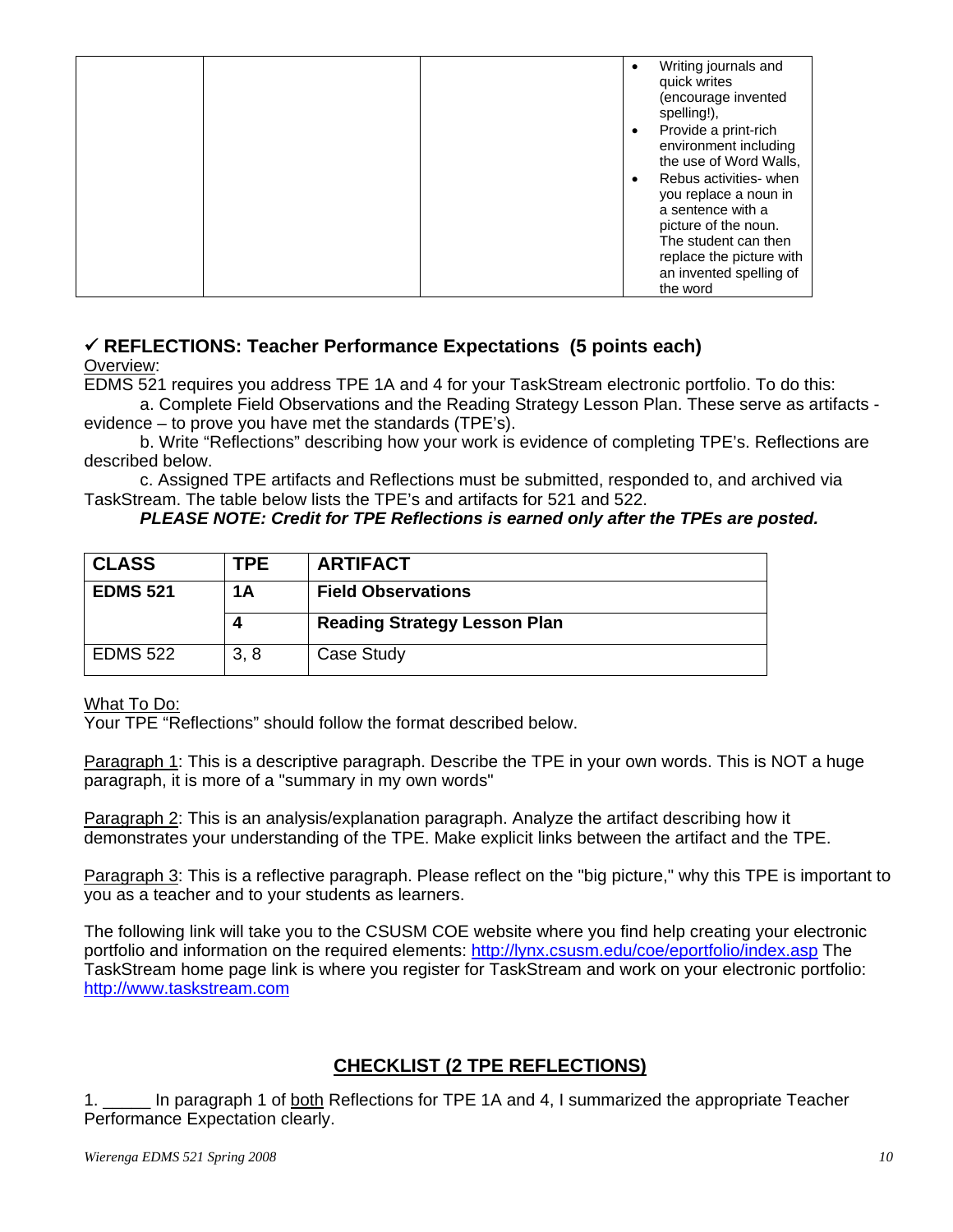2. \_\_\_\_\_ In paragraph 2 of both Reflections, I analyzed and explained how the artifact (Field Observations – TPE 1A & Reading Strategy Lesson – 4) demonstrates my understanding of the TPE.

3. \_\_\_\_\_ In paragraph 3 of both Reflections, I described why the Teacher Performance Expectation was important to me as a teacher and to my students as learners.

4. \_\_\_\_\_ My TPE Reflections are word-processed and posted them to TaskStream.

## 9 **PROFESSIONAL DISPOSTION (11 points)**

#### Overview:

Grading in 521 includes a component of "professional disposition." Students in the College of Education conduct themselves in ways expected of those entering the profession. Disposition includes:

- General classroom attendance, promptness, and participation
- Attention to classroom discussion protocols
- Social and cooperative skills
- Attention to assignments (deadlines, quality, multi-tasking)
- General classroom demeanor
- Flexibility
- Openness to and enthusiasm for learning

#### What To Do:

To measure professional dispositions fairly, there is an "Exit Slip" each class session, asking you to respond to the day's learning and to grade yourself in professionalism. See the form below.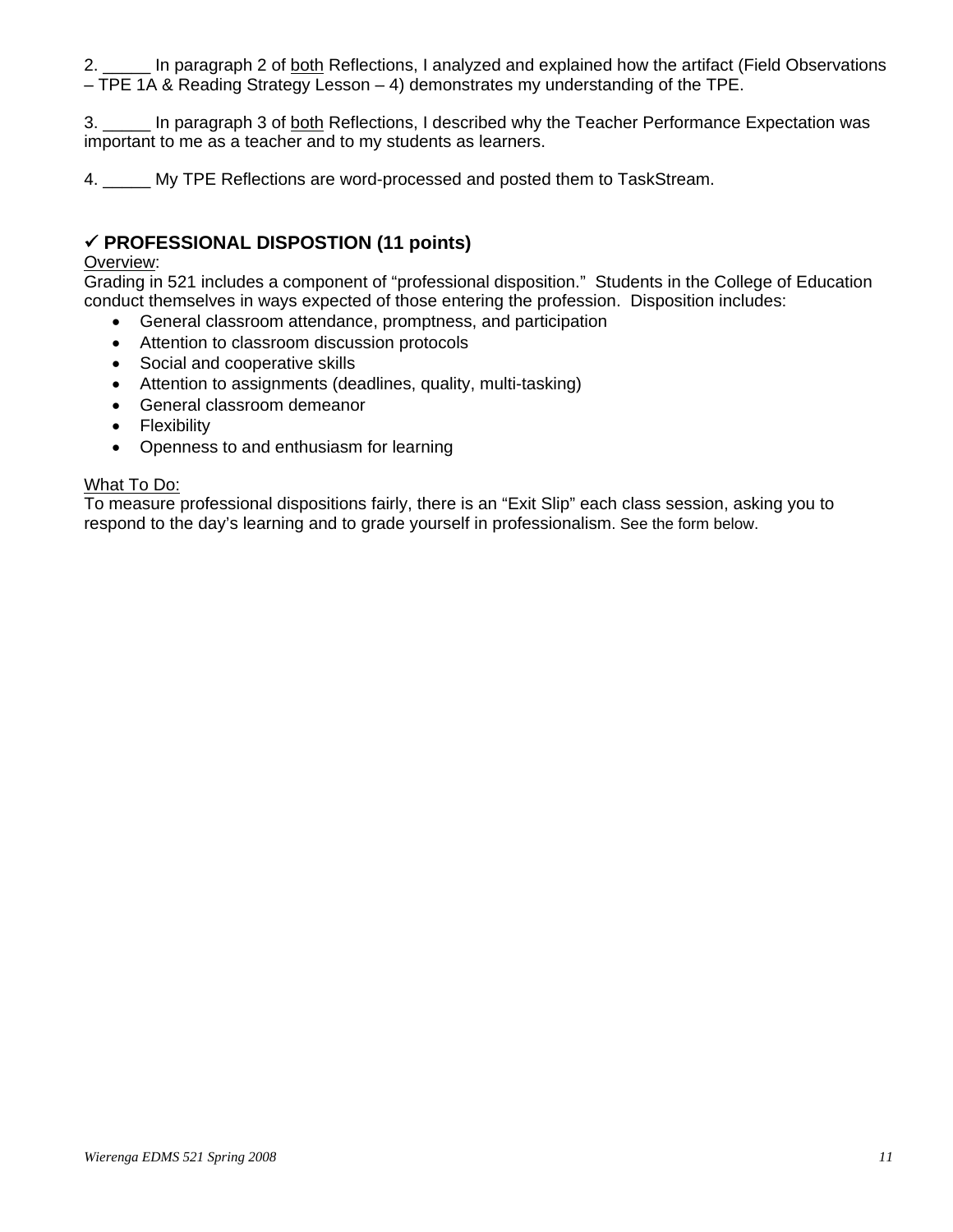# **PROFESSIONAL DISPOSITIONS EXIT SLIP (521)**

Directions: Print this form before coming to class; complete it at the end of each session. Answer questions 1.- 4., then choose *one* other question to answer. Turn it in each time.

| 1. Name:                                                                           | Date:            |
|------------------------------------------------------------------------------------|------------------|
| 2. Were you on time, as you would be as a teacher?<br>If not, why not?             | Yes<br><b>No</b> |
| 3. Were you an attentive listener and an enthusiastic learner?<br>If not, why not? | Yes<br><b>No</b> |
| 4. Did you complete assignments or readings on time today?<br>If not, why not?     | Yes<br><b>No</b> |
| 5. What did you learn this session?                                                |                  |
| 6. How will you apply what you learned to your classroom?                          |                  |
| 7. Today's topic<br><i>is like</i><br>(noun) because                               |                  |
| 8. How might we improve this lesson?                                               |                  |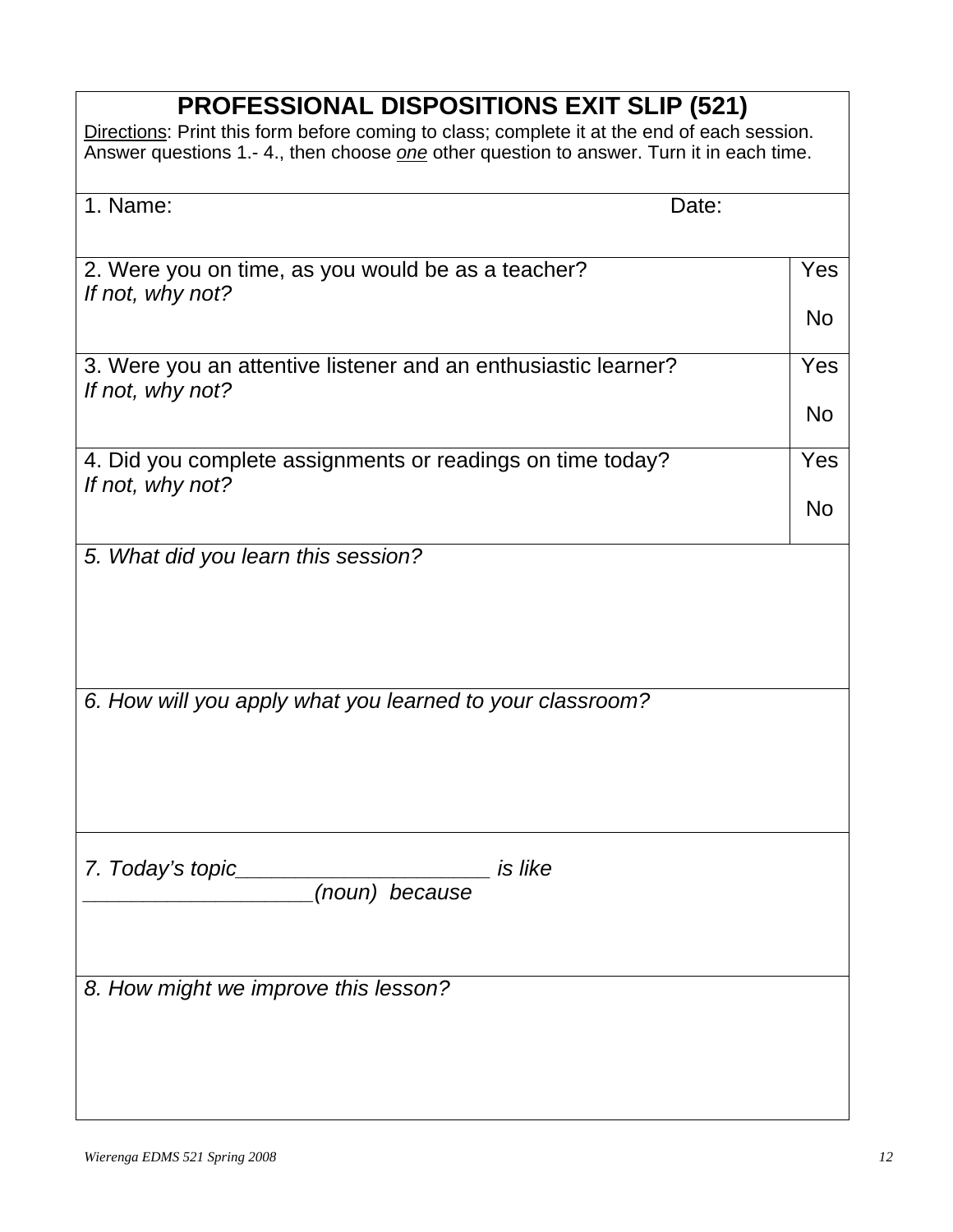## **College of Education Attendance Policy**

Due to the dynamic and interactive nature of courses in the College of Education, all students are expected to attend all classes and participate actively. At a minimum, students must attend more than 80% of class time, or s/he may not receive a passing grade for the course at the discretion of the instructor. Individual instructors may adopt more stringent attendance requirements. Should the student have extenuating circumstances, s/he should contact the instructor as soon as possible. *(Adopted by the COE Governance Community, December, 1997).* Attendance Policy:

#### **Even if you notify the instructor, your absence is not excused.**

## **Grading Policy**

Come prepared to class; readings and homework assignments are listed on the dates on which they are to be completed.

Work is submitted on time. One grade level will be deducted for each class meeting for which it is late (e.g., an "A" assignment that is submitted one class session late will be marked down to a "B").

Proofread and edit word-processed assignments prior to submission. Hand-written work is not accepted. Ensure the text is error-free (grammar, spelling), and ideas are logically and concisely presented. All citations, where appropriate, use American Psychological Association (APA) format. Consult American Psychological Association (APA) Manual,  $5<sup>th</sup>$  edition for citation guidance.

In order to earn a teaching credential from the state of California, you must maintain a B average (3.0 GPA) and cannot receive below a C+ in any course in your teacher education program.

| <b>Number</b><br><b>Required</b> | <b>Assignment</b>                      | Due Date(s)                                   | <b>Points</b><br><b>Possible</b> |
|----------------------------------|----------------------------------------|-----------------------------------------------|----------------------------------|
| $1 - 6$                          | <b>Field Observations</b>              | $2/26$ ; $3/11$ ; $3/25$ ;<br>$4/15$ ; $4/29$ | 10                               |
|                                  | Reading Strategy Lesson Plan           | Each Class                                    | 20                               |
|                                  | <b>Emergent Reader Mini-Case Study</b> | 4/29                                          | 34                               |
| $\mathcal{P}$                    | <b>TPE Reflective Statements</b>       | 3/11; 5/6                                     | 10                               |
| 5                                | <b>RICA Grids (Study Sheets)</b>       | $2/26$ ; $3/25$ ; $4/15$ ;<br>4/29            | 15                               |
| 8                                | <b>Professional Dispositions</b>       | Each Class                                    | 11                               |

## **COURSE REQUIREMENTS FOR 521**

Total points for this course: 100 points

Grading Standards (Points)

|      |       |   | 93-100 | А-         | 90-92 |
|------|-------|---|--------|------------|-------|
| B+   | 87-89 | В | 83-86  | в -        | 80-82 |
| $C+$ | 77-79 | C | 73-76  | <b>C</b> - | 70-72 |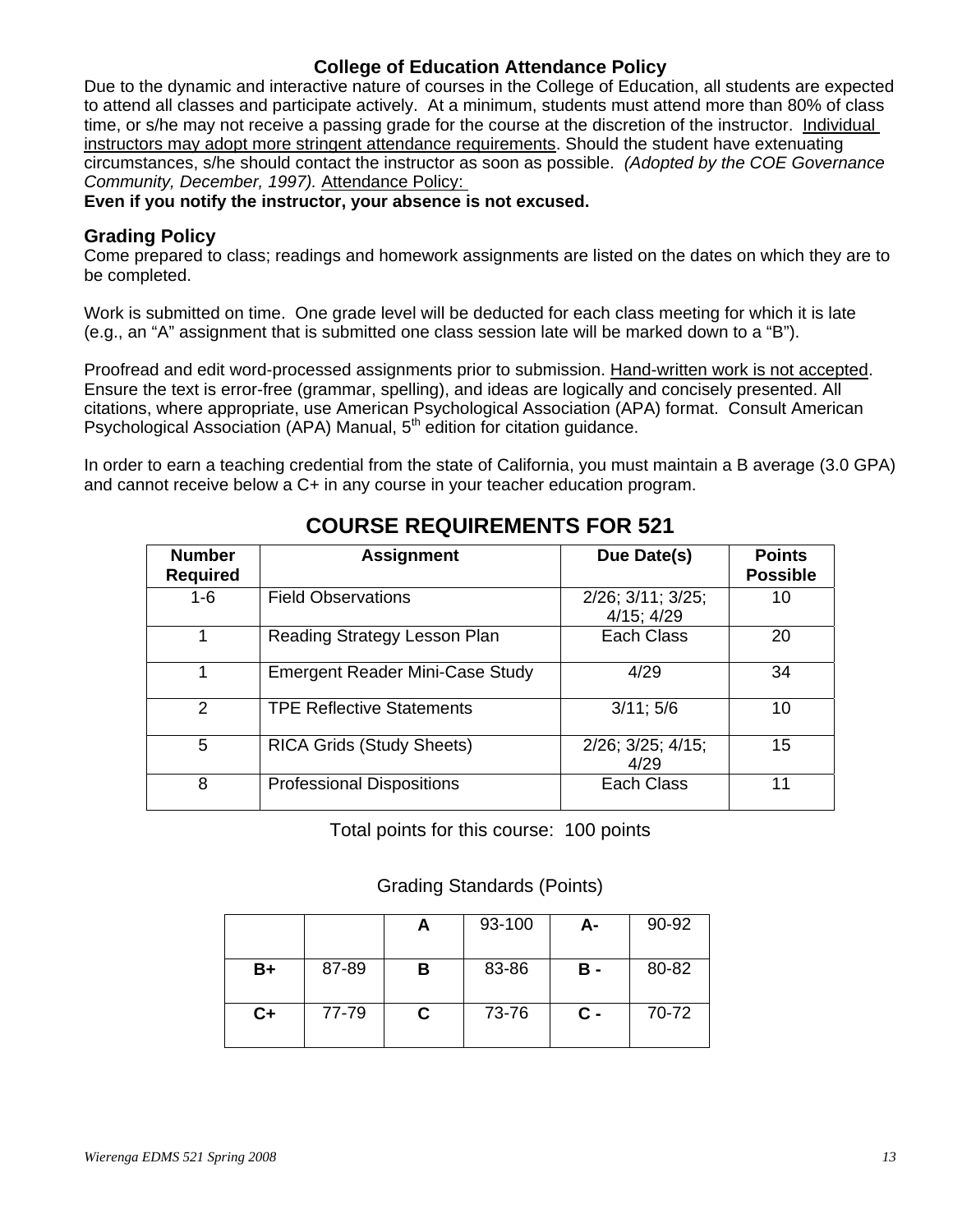## **COURSE SCHEDULE: EDMS 521, Spring 2008**

*Bring your books to class each session.* 

**The instructor reserves the right to modify the schedule**.

| <b>Date</b>       | Topic                                  | <b>Assignment</b>                      |
|-------------------|----------------------------------------|----------------------------------------|
| <b>Session 1</b>  | Review syllabus                        | <b>BRING YOUR SYLLABUS!</b>            |
| January 22        | <b>Building Community</b>              | Tompkins: Chapter 1                    |
|                   | <b>Balanced literacy instruction</b>   |                                        |
|                   |                                        |                                        |
| <b>Session 2</b>  | Reading process                        | Tompkins: Chapters 2, 9                |
| January 29        | Oral language, language acquisition    | Zarrillo: Chapter 1                    |
|                   | Emergent Reader Mini- Case Study       | Johns                                  |
|                   |                                        |                                        |
| <b>Session 3</b>  | Reading instruction                    | Tompkins: Chapters 3, 4                |
| February 5        | Phonemic awareness                     | Zarrillo: Chapters 3, 4                |
|                   |                                        |                                        |
| <b>Session 4</b>  | Reading comprehension                  | Tompkins: Chapters 7, 8                |
| February 12       |                                        |                                        |
|                   |                                        |                                        |
| <b>Session 5</b>  | Phonics                                | Tompkins: Chapters 4, 5                |
| February 19       | Spelling                               | Zarrillo: Chapter 5, 6                 |
|                   | Fluency                                |                                        |
|                   |                                        |                                        |
| <b>Session 6</b>  | Word recognition, spelling             | Tompkins: Chapter 4, 5, 10             |
| February 26       | <b>Evaluate Observations</b>           | Zarrillo: 5, 6                         |
|                   | <b>Evaluate RICA Grids</b>             | Johns                                  |
|                   |                                        | <b>DUE: Observation 1</b>              |
|                   |                                        | <b>DUE: RICA Grid 1, 2</b>             |
| <b>Session 7</b>  | Guided practice                        | Tompkins: Chapters 7, 8                |
| March 4           | <b>Strategies</b>                      | Zarrillo: Chapter 7                    |
|                   | Scaffolding                            |                                        |
|                   |                                        |                                        |
| <b>Session 8</b>  | Vocabulary                             | Tompkins: Chapter 2, 6                 |
| March 11          | Writing, word choice                   | Zarrillo: Chapter 11, 12               |
|                   | Lesson plan presentations, evaluations | <b>DUE: Reading Lesson Plan</b>        |
|                   | <b>Evaluate TPE 4 Reflections</b>      | <b>DUE: TPE 4 Reflective Statement</b> |
|                   |                                        | <b>DUE: Observation 2</b>              |
| <b>Session 9</b>  | Technology in reading and writing      | <b>Assigned Websites</b>               |
| March 18          | Second grade reading                   | <b>DUE: Reading Lesson Plan</b>        |
|                   | Lesson plan presentations, evaluations |                                        |
|                   |                                        |                                        |
| Session 10        | Writing                                | Tompkins chapters: 1, 8                |
| March 25          | Syntax                                 | Zarrillo: Chapters 11, 13              |
|                   | Grammar                                | <b>DUE: Observation 3</b>              |
|                   | Lesson plan presentations, evaluations | <b>DUE: RICA Grid 3</b>                |
|                   |                                        | <b>DUE: Reading Lesson Plan</b>        |
| <b>Session 11</b> | Visit the Baharona Center              |                                        |
| April 8           | Primary language support               |                                        |
|                   |                                        |                                        |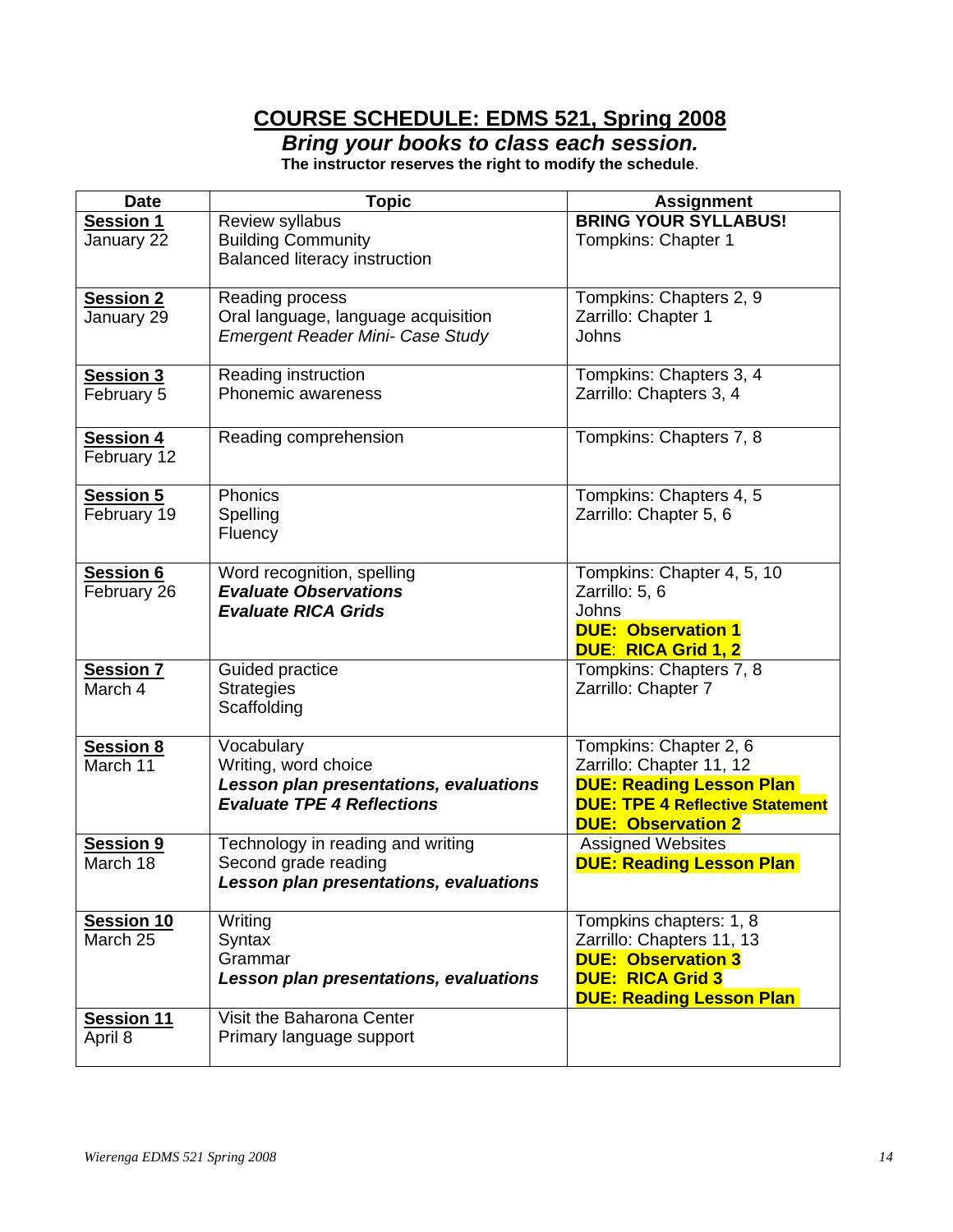| <b>Session 12</b><br>April 15 | Emergent reader mini-case study workshop | Tompkins: Chapter 9<br>Zarrillo: Chapter 1, 14<br>Johns<br><b>DUE: Observation 4</b><br><b>DUE: RICA Grid 4</b> |
|-------------------------------|------------------------------------------|-----------------------------------------------------------------------------------------------------------------|
| <b>Session 13</b><br>April 22 | Emergent reader mini-case study workshop |                                                                                                                 |
| <b>Session 14</b><br>April 29 | Mini-case study round table discussions  | <b>DUE: Mini-Case Study</b><br><b>DUE: Observations 5, 6</b><br><b>DUE: RICA Grid 5</b>                         |
| <b>Session 15</b><br>May 6    | <b>Preparing for RICA</b>                | <b>DUE: TPE 1A Reflection</b>                                                                                   |
| <b>Session 16</b><br>May 13   | Wrap Up                                  | <b>DUE: Reflections posted to</b><br><b>TaskStream</b>                                                          |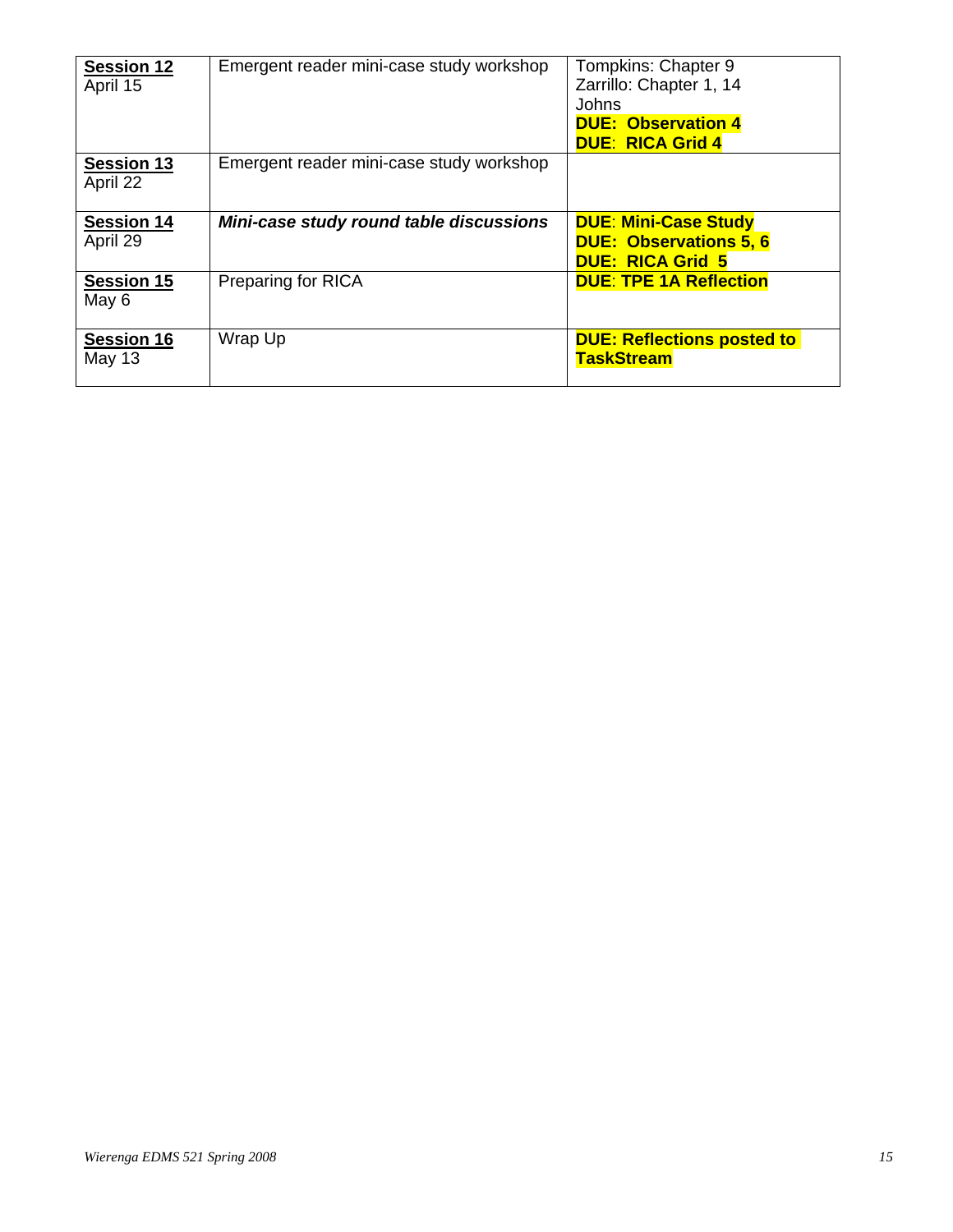| PART 1:                                                                          | PART 2:                                                                   | PART 3:                                                                                   |  |
|----------------------------------------------------------------------------------|---------------------------------------------------------------------------|-------------------------------------------------------------------------------------------|--|
| <b>LANGUAGE STRUCTURE AND</b>                                                    | METHODOLOGY OF BILINGUAL,                                                 | <b>CULTURE AND</b>                                                                        |  |
|                                                                                  |                                                                           |                                                                                           |  |
| FIRST- AND SECOND-LANGUAGE                                                       | <b>ENGLISH LANGUAGE</b>                                                   | <b>CULTURAL DIVERSITY</b>                                                                 |  |
| <b>DEVELOPMENT</b>                                                               | DEVELOPMENT, AND CONTENT                                                  |                                                                                           |  |
|                                                                                  | <b>INSTRUCTION</b>                                                        |                                                                                           |  |
| I. Language Structure and Use:                                                   | I. Theories and Methods of                                                | I. The Nature of Culture                                                                  |  |
| Universals and Differences                                                       | <b>Bilingual Education</b>                                                |                                                                                           |  |
| (including the structure of English)                                             |                                                                           |                                                                                           |  |
| The sound systems of language<br>Α.<br>(phonology)                               | Foundations<br>А.                                                         | Definitions of culture<br>А.                                                              |  |
| Word formation (morphology)<br>В.                                                | <b>B.</b><br>Organizational models: What works<br>for whom?               | В.<br>Perceptions of culture                                                              |  |
| C.<br>Syntax                                                                     | Instructional strategies<br>С.                                            | Intra-group differences (e.g., ethnicity,<br>C.<br>race, generations, and micro-cultures) |  |
| D. Word meaning (semantics)                                                      | II. Theories and Methods for Instruction In<br>and Through English        | Physical geography and its effects on<br>D.<br>culture                                    |  |
|                                                                                  | Teacher delivery for both English<br>А.                                   |                                                                                           |  |
| Language in context<br>Е.                                                        | language development and content                                          | Cultural congruence<br>Е.                                                                 |  |
|                                                                                  | instruction                                                               |                                                                                           |  |
| Written discourse<br>F.                                                          | Approaches with a focus on English<br><b>B.</b>                           | II. Manifestations of Culture: Learning                                                   |  |
|                                                                                  | language development                                                      | <b>About Students</b>                                                                     |  |
|                                                                                  | Approaches with a focus on content<br>C.                                  | What teachers should learn about their<br>А.                                              |  |
| Oral discourse<br>G.                                                             | area instruction (specially designed<br>academic instruction delivered in | students                                                                                  |  |
|                                                                                  | English)                                                                  |                                                                                           |  |
|                                                                                  |                                                                           | В.<br>How teachers can learn about their                                                  |  |
| Nonverbal communication<br>Н.                                                    | Working with paraprofessionals<br>D.                                      | students                                                                                  |  |
|                                                                                  |                                                                           | C. How teachers can use what they learn                                                   |  |
| Language Change<br>I.                                                            |                                                                           | about their students (culturally                                                          |  |
|                                                                                  |                                                                           | responsive pedagogy)                                                                      |  |
| II. Theories and Factors in First- and Second-<br>Language Development           | III. Language and Content Area<br>Assessment                              | III. Cultural Contact                                                                     |  |
| Historical and current theories and<br>А.                                        |                                                                           |                                                                                           |  |
| models of language analysis that have                                            |                                                                           |                                                                                           |  |
| implications for second-language                                                 | Purpose<br>А.                                                             | Concepts of cultural contact<br>А.                                                        |  |
| development and pedagogy                                                         |                                                                           |                                                                                           |  |
| Psychological factors affecting first- and<br>В.                                 | B.<br>Methods                                                             | В.<br>Stages of individual cultural contact                                               |  |
| second-language development                                                      |                                                                           |                                                                                           |  |
| Socio-cultural factors affecting first- and<br>C.<br>second-language development | C. State mandates                                                         | The dynamics of prejudice<br>C.                                                           |  |
| D. Pedagogical factors affecting first- and                                      |                                                                           |                                                                                           |  |
| second-language development                                                      | D. Limitations of assessment                                              | D.<br>Strategies for conflict resolution                                                  |  |
| Political factors affecting first- and<br>Е.                                     |                                                                           |                                                                                           |  |
| second-language development                                                      | Е.<br>Technical concepts                                                  | IV. Cultural Diversity in U.S. and CA                                                     |  |
|                                                                                  |                                                                           |                                                                                           |  |
|                                                                                  |                                                                           | <b>Historical perspectives</b><br>А.                                                      |  |
|                                                                                  |                                                                           |                                                                                           |  |
|                                                                                  |                                                                           | Demography<br>В.                                                                          |  |
|                                                                                  |                                                                           |                                                                                           |  |
|                                                                                  |                                                                           | Migration and immigration<br>C.                                                           |  |
|                                                                                  |                                                                           |                                                                                           |  |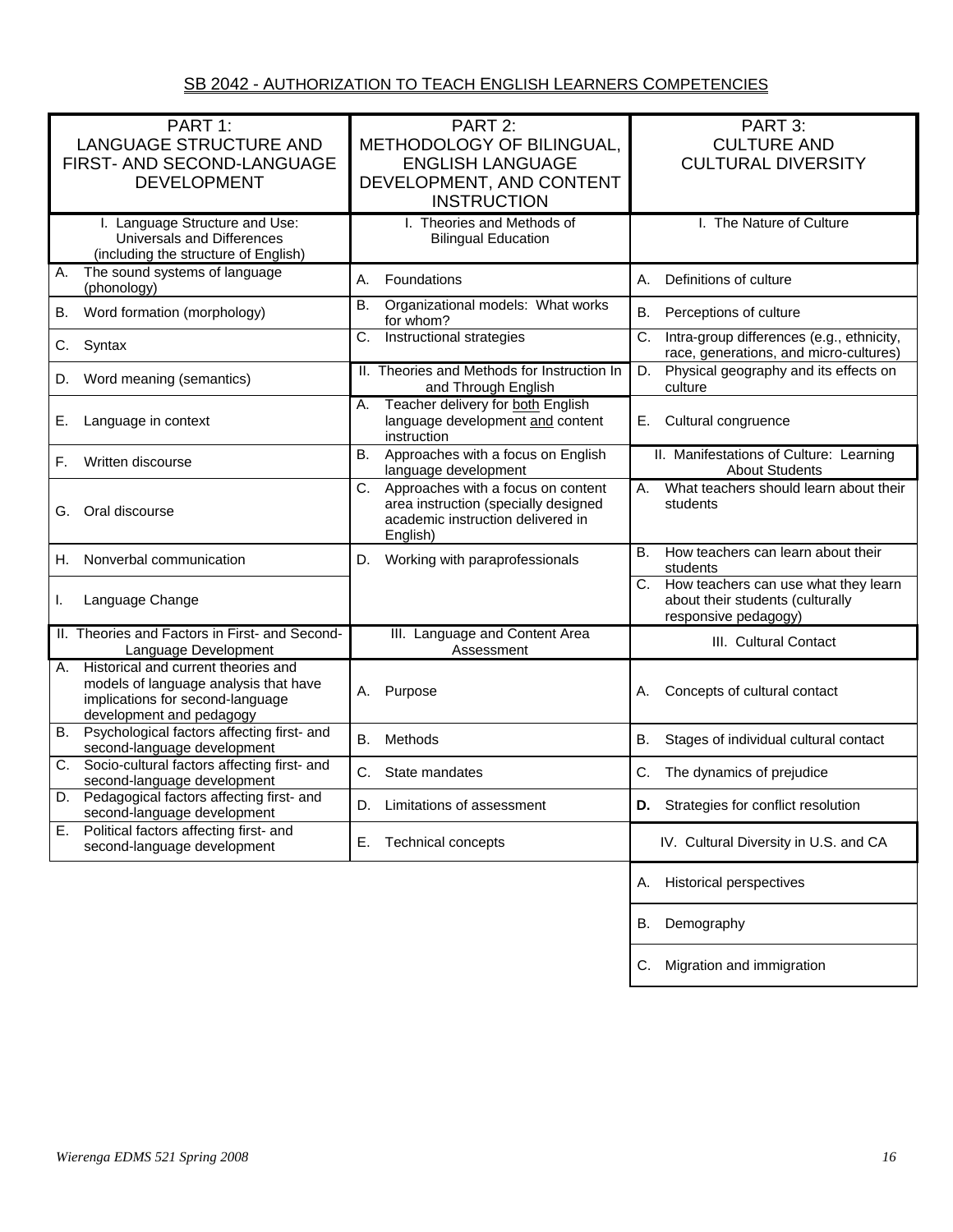Dear Parents/Caretakers,

, a student teacher at California State University San Marcos, is enrolled this semester in a course that prepares our college students to assess their students' literacy levels and then design appropriate instruction that best addresses the needs of their students. One of the assignments for this class is a case study, which analyzes the literacy and learning practices of a student they are teaching. We are requesting permission to interview and observe your child for this purpose. The CSUSM student teacher will ask questions about the student's experiences with school and literacy and will evaluate the student's reading and writing skills. Reading will assessed by having the student read selected passages and answering comprehension questions. Writing will be assessed by having the student write a brief selection about a topic of interest to him/her. The CSUSM student teacher is not a reading or writing specialist and is not prepared to diagnose a student's difficulties. They will only gather information and look for patterns and areas of significance that can help them to be better teachers of students at the high school level.

There are no risks in this research greater than those involved in everyday classroom practices and assessment. The potential benefits to your child are that he/she gets individual attention and could receive helpful feedback for continued literacy development. Your participation will also help the teacher to better understand individual student needs and how to best teach to those needs.

Participation in this study is voluntary, and your child may withdraw from the study at any time without penalty. If your child does not participate in this study, his/her performance and grades at school will not be affected in any way. All identification from the data gathered will be blacked out so that your child will not be identifiable in the written analysis. All information gathered in this case study can be made available to you upon request. If you have further questions, please contact (instructor's name) at CSUSM (instructor's phone). This study has been approved by the Cal State San Marcos Institutional Review Board. Questions about your rights as a research participant should be directed to the Chair of the Board at (760) 750-8820. You will be given a copy of this form to keep for your records.

Check one:

I agree to participate in this research study. The experimenter has answered my questions. I do not agree to participate in this research study.

\_\_\_\_\_\_\_\_\_\_\_\_\_\_\_\_\_\_\_\_\_\_\_\_\_\_\_\_\_\_\_\_\_\_\_\_\_\_\_\_\_\_\_\_\_\_\_\_\_\_\_\_\_\_\_\_\_\_\_\_\_\_\_\_\_\_\_\_\_\_\_\_

\_\_\_\_\_\_\_\_\_\_\_\_\_\_\_\_\_\_\_\_\_\_\_\_\_\_\_\_\_\_\_\_\_\_\_\_ \_\_\_\_\_\_\_\_\_\_\_\_\_\_\_\_\_\_\_\_\_\_\_\_

Participant's name (printed) Participant's signature

Parent/Legal Guardian's signature Date

\_\_\_\_\_\_\_\_\_\_\_\_\_\_\_\_\_\_\_\_\_\_\_\_\_\_\_\_\_\_\_\_\_\_\_\_

Researcher's Signature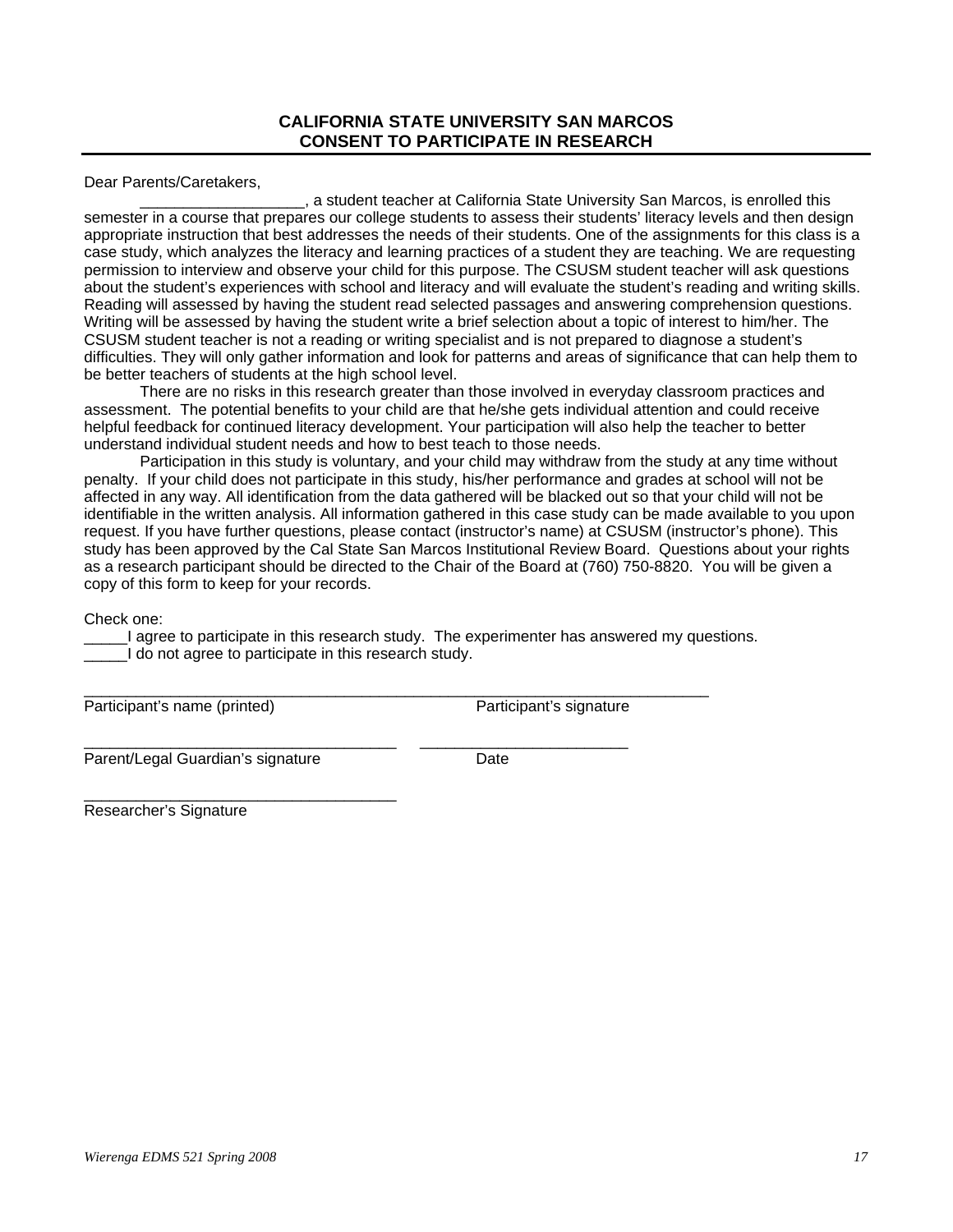#### **CALIFORNIA STATE UNIVERSITY SAN MARCOS PERMISO**

Estimados Padres o Encargada/o:

es un estudiante de la Facultad de Pedagogía en la Universidad Estatal de San Marcos que cursa estudios para convertirse en maestra/o. Actualmente dicho estudiante está matriculada/o en un curso que prepara a futuros maestros en el campo de la evaluación. Parte de esta preparación incluye el evaluar a los niños en el proceso de la lecto-escritura. Uno de los trabajos que tienen que completar para recibir su título de maestro es de analizar las destrezas de lecto-escritura de los niños. Es por esta razón que usted recibe esta carta en la cual se solicita su permiso para que su hija/o pueda participar en esta actividad.

Nuestro estudiante universitatrio le hará preguntas a su hija/o con respecto a las experiencias que ha tenido su hija/o en la lectura y escritura, y evaluará estas destrezas. Para evaluar la lectura, su hija/o tendrá que leer un pasaje de un cuento y contestar algunas preguntas. Para evaluar la escritura, su hija/o tendrá que escribir un párrafo acerca de un tópico que le interese. El estudiante universitario no es especialista en lecto-escritura, solo recopilará datos que usará para analizar el nivel de aprendizaje de un niño. De esta manera, el estudiante universitario podrá aumentar su capacidad para entender mejor las necesidades en la lectoescritura de los estudiantes.

En este studio no hay ningún riesgo previsible para su hija/o. Los beneficios de dicha evaluación podrían incluír ayuda especial para que su hija/o mejore su capacidad académica en la lecto-escritura. Su participación también podría ayudar a la maestra/o de su hija/o a entender mejor las necesidades en la lecto-escritura de los estudiantes.

La participación en este proyecto es completamente voluntaria, de tal manera que su hija/o podrá dejar de participar cuando quiera, sin ninguna consecuencia negativa. Su decisión de permitir o impedir que su hija/o participe no ejercerá ninguna influencia en sus calificaciones, el trato que recibe, o cualquier otro aspecto de su proceso escolar. Para asegurar confidencialidad total, todos los nombres de los estudiantes serán eliminados. La información recopilada estará a su disposición si desea verla. Si tiene preguntas o desea mayor información acerca de este estudio, por favor comuníquese con [instructor's name] en la Universidad Estatal de San Marcos, [instructor's phone number]. Este proyecto ha sido aprobado por la Junta Directiva Institucional (un comité universitario de protección a participantes en proyectos de investigación). Si tiene preguntas acerca de sus derechos como participante en esta investigación, puede dirigírselas al Presidente de la Junta Directiva, (760) 750-8820.

Se le otorgará una copia de este formulario.

Por favor marque uno:

Doy permiso de que mi hija/o, participe en el estudio. Todas mis preguntas con respecto al estudio han sido contestadas.

No doy permiso de que mi hija/o participle en el estudio.

 $\mathcal{L}_\text{max}$  , and the set of the set of the set of the set of the set of the set of the set of the set of the set of the set of the set of the set of the set of the set of the set of the set of the set of the set of the

\_\_\_\_\_\_\_\_\_\_\_\_\_\_\_\_\_\_\_\_\_\_\_\_\_\_\_\_\_\_\_\_\_\_\_\_\_\_\_\_\_\_\_\_\_\_\_\_\_\_\_\_\_\_\_\_\_\_\_\_

\_\_\_\_\_\_\_\_\_\_\_\_\_\_\_\_\_\_\_\_\_\_\_\_\_\_\_\_\_\_\_\_\_\_\_\_\_\_\_\_\_\_\_\_\_\_\_\_\_\_\_\_\_\_\_\_\_\_\_\_

\_\_\_\_\_\_\_\_\_\_\_\_\_\_\_\_\_\_\_\_\_\_\_\_\_\_\_\_\_\_\_\_\_\_\_\_\_\_\_\_\_\_\_\_\_\_\_\_\_\_\_\_\_\_\_\_\_\_\_\_

Nombre del participante (EN LETRA DE MOLDE)

Firma del participante

Firma del padre o encargada/o entra entra en el Fecha

Firma de la (del) investigador/a